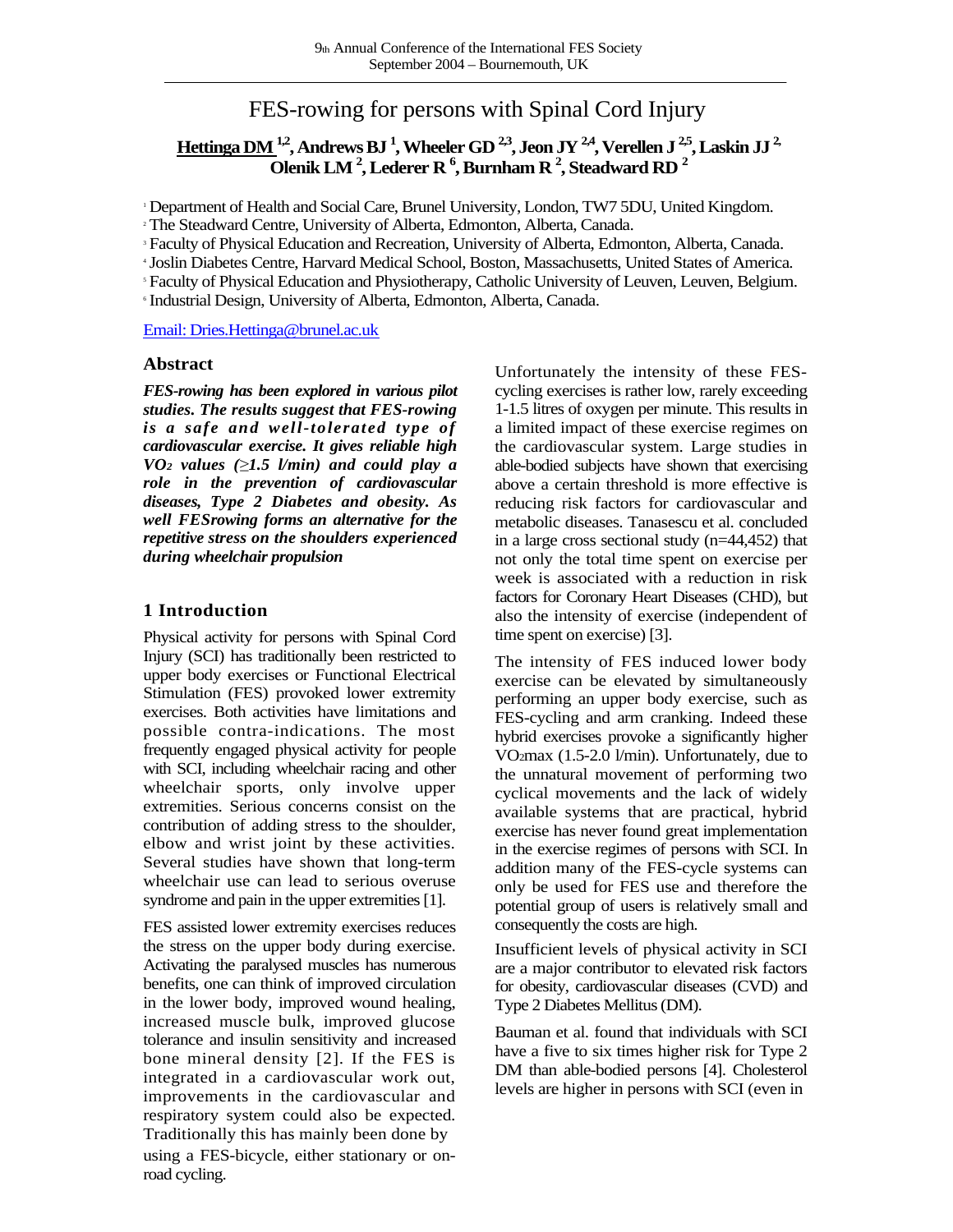active SCI individuals) and this leads to a three to four times higher risk for CHD than the ablebodied population [5]. Obesity is more frequent in SCI and persons with SCI lead more often a sedentary life style than able-bodied persons.

There is a need for an effective exercise program for persons with SCI. This exercise should not only decrease the above-mentioned risk factors but also take into consideration the problem of overuse syndrome in the upper extremities in this population. The authors suggest that FES-rowing could combine the benefits of a high intensity exercise with a welltolerated type of exercise that does not increase the stress on the upper body as seen in wheelchair propulsion. We are now in a position to present the results of a series of pilot studies that support these claims.

### **2 FES-rowing**

A standard Concept II rowing ergometer has been equipped with a special seat and restraint system that gives sufficient postural support for a paraplegic rower. The legs are kept in one plane with leg stabilisers attached to the calf and base of the rowing machine. Electrodes are placed on the hamstrings and quadriceps to provoke knee flexion and extension. The stimulation is triggered by a switch on the handle bar controlled by the rower him/herself, although an automatic system also has been tested.

Currently a standard Odstock 4-channel stimulator is being used. This stimulator can give electrical stimulation in the range: amplitude: 0-115 mA, frequency: 12-50 Hz, pulse width: 100-450 microsec. Un-ramped simple on-off stimulation pulses have been used.

### **2.1 Muscle recruitment and safety**

To test the safety and acceptance of FESrowing, Laskin et al. tested eight SCI subjects (ASIA A-D) on three different conditions, arm rowing, FES leg exercise only (bilateral flexion and extension on rowing seat), and FES-rowing. FES-rowing produced higher peak  $VO<sub>2</sub>$  values, and was perceived as less strenuous than arm rowing (Borg scale). The authors concluded that FES-rowing represents a potentially valuable hybrid training device that is well accepted by the participants [6].

In order to examine the potential protective effects of rowing exercise on shoulder muscle recruitment, Olenik et al. monitored EMG activity in seven spinal cord injured subjects (ASIA A) and seven able-bodied subjects during three different exercises; rowing, backward wheeling and a standardized scapular retraction exercise. Both rowing and retractor exercise recruited higher levels of scapular retractor involvement than backward wheeling. The authors suggested that rowing is an appropriate and effective means of re-mediating scapular retractor weakness and restoring the balance in the shoulder muscles may play a role in the prevention and treatment of shoulder injuries in athletes [7].

## **2.2 Cardiovascular training**

To examine the potential of FES-rowing for cardiovascular training, Wheeler et al. trained six spinal cord injured subjects (ASIA A, except one, ASIA C) for 36 sessions during a progressive FES-rowing program. After three months of training, rowing distance increased by  $25\%$  (P<0.02), VO<sub>2</sub>max by 11.2% (P<0.001), and peak oxygen pulse by 11.4% (P<0.01). The authors concluded that pre- and post-training peak aerobic power values for FES-rowing training were comparable to previously reported values for hybrid exercise [8].

Verellen et al. (under review) studied these VO<sub>2</sub> peak values further and compared VO<sup>2</sup> values during FES-rowing, FES-cycling, arm cranking and traditional hybrid exercise (consisting of FES-cycling in combination with arm cranking). The authors concluded that FESrowing gives reliable and significantly higher peak functional VO<sup>2</sup> values than FES-cycling and arm cranking. Oxygen consumption during FES-rowing was slightly higher than during traditional hybrid exercise. This implies the potential superiority of FES-rowing over other types of cardiovascular exercises. In turn this may have major implications for the central benefits that may occur after aerobic exercise training.

## **2.3 Health benefits**

Two training studies by Hettinga et al. (in process) and Jeon et al. (in process) looked at the effects of FES-rowing on these central systems, in particular lipid profile, body composition, leptin levels and insulin